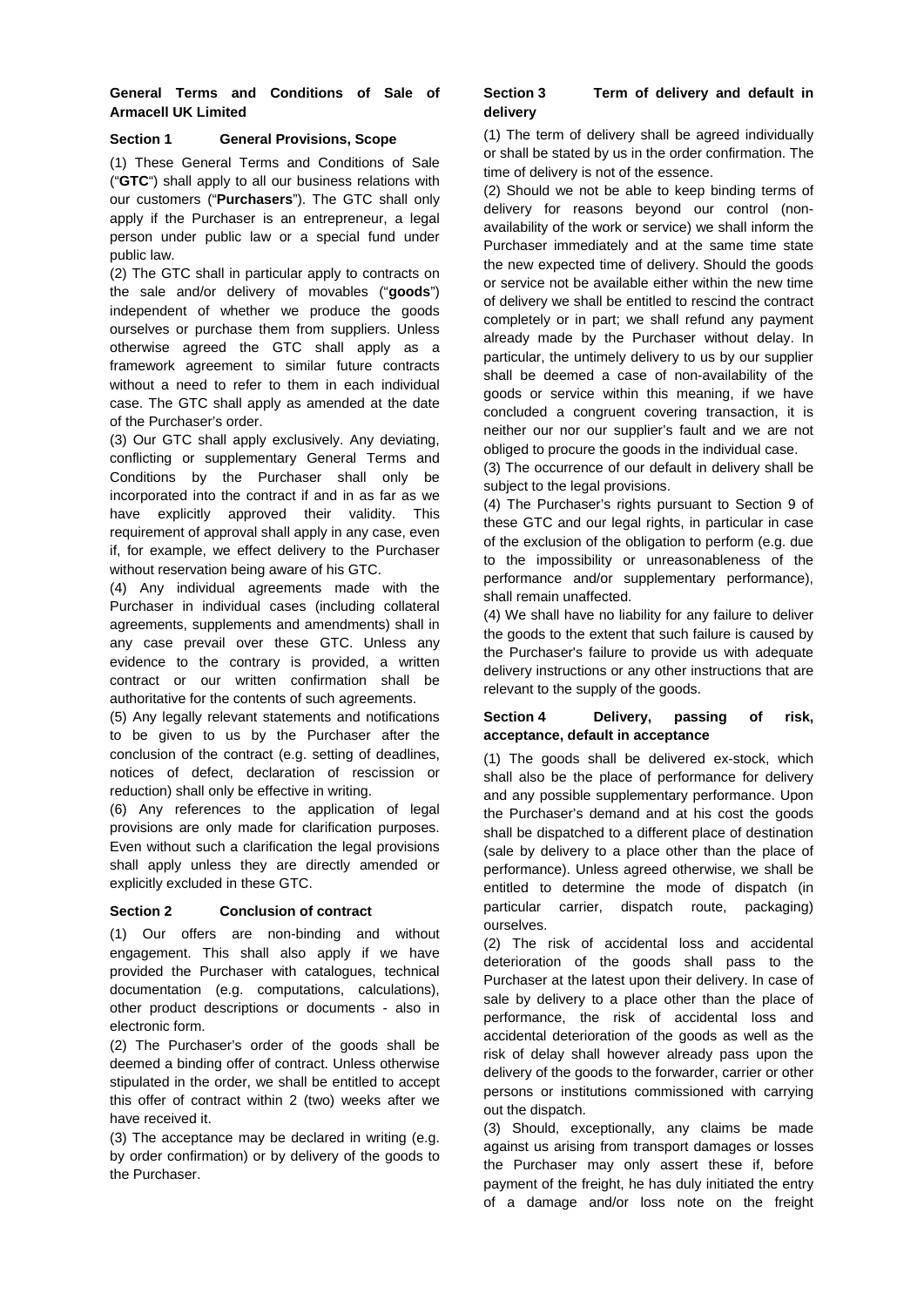documents and freight invoices and the drawing up of a record and if he notified us or the transport companies of such damages or losses within a preclusive period of 5 (five) days after receipt of the goods at the place of destination and the goods including the packaging are kept for us for inspection. If the goods have not been received a notification within a preclusive period of 5 (five) days after receipt of the advice of readiness for dispatch is required.

(4) If the Purchaser is in default of acceptance, fails to provide assistance or if collection or delivery (in accordance with this section 4) is delayed for other reasons attributable to the Purchaser, delay of the goods shall be deemed to have been completed at 9:00am on the third business day after the day on which we notified the Purchaser that the goods were ready, and we shall be entitled to demand compensation for damages arising therefrom, including any additional expenses (e.g. warehousing costs). In this case we charge a lump-sum compensation fee for each working day of late delivery to the amount of 0.1 % of the order total, however not exceeding 5% of the order total, as a contractual penalty.

Proof of higher damages and our legal claims (in particular reimbursement of additional expenses, adequate compensation, termination) shall remain unaffected; however the lump-sum shall be offset against further monetary claims.

#### **Section 5 Prices and payment terms**

(1) Unless otherwise agreed in individual cases, our current prices valid at the time of the conclusion of the contract shall be ex-stock, plus statutory value added tax.

(2) In case of sale by delivery to a place other than the place of performance (Section 4, para. 1) the Purchaser shall bear the transport costs ex-stock and the costs for transport insurance if desired by him.

(3) The purchase price is due and payable at the last day of the following month of our invoice. Time for payment is of the essence. The purchase price is due and payable at the last day of the following month of the invoice and delivery, placing the goods at disposal or acceptance of the goods. However, we shall be entitled at any time, also within a current business relationship, to perform a delivery as a whole or in part only against advance payment. We shall declare such a reservation at the latest in the order confirmation.

(4) Once the above payment term expires the Purchaser shall be in default. During the default interest shall be charged on the purchase price at the currently valid statutory default interest rate. We reserve the right to assert further claims for damages caused by default.

(5) The Purchaser only has a right to claim a set-off or right of retention except for any deduction or withholding required by law). (6) Should it become obvious after the conclusion of the contract (e.g. by a petition for opening insolvency proceedings) that our claim of the purchase price is jeopardized due to the Purchaser's inability to pay, we shall be entitled to refuse performance pursuant to the statutory provisions and – if applicable after specifying a reasonable period – to withdraw from the contract.

(7) Prices are subject to change with reasonable notice to take account of any variation in the Supplier's costs. The goods will be invoiced at the price ruling on the date the goods are ready for collection or despatch. For any order requiring delivery to a single place specified where the net value is less than £200.00, a charge of £22.50 will be added to cover administrative charges. VAT will be added as a separate item of account. Quantity terms current from time to time are available on request.

### **Section 6 Reservation of Title**

(1) Title to the goods shall not pass to the Purchaser until the earlier of:

(a) we receive payment in full (in cash or cleared funds) for the goods and any other goods that we have supplied to the Purchaser in which case title to the goods shall pass at the time of payment of all such sums;

(b) the Purchaser resells the goods, in which case title to the goods shall pass to the Purchaser at the time specified in section 6(3)

(2) Until title to the goods has passed to the Purchaser, the Purchaser shall:

(a) store the goods separately from all other goods held by the Purchaser so that they remain readily identifiable as our property;

(b) not remove, deface or obscure any identifying mark or packaging on or relating to the goods;

(c) maintain the goods in satisfactory condition and keep them insured against all risks for their full price from the date of delivery;

(d) notify us immediately if the Purchaser is entering administration, provisional liquidation or any composition or arrangement with his creditors (other than in relation to a solvent restructuring);

(e) give us such information relating to the goods as we may require from time to time.

(3) Subject to section 6(4), the Purchaser may resell or use the goods in the ordinary course of business (but not otherwise) before we receive payment for the goods. However, if the Purchaser resells the goods before that time:

(a) it does so as principal and not as our agent; and

(b) title to the goods shall pass to the Purchaser immediately before the time at which resale by the Purchaser occurs.

(4) If before title to the goods passes to the Purchaser and the Purchaser becomes subject to any of the events listed in section 6 paragraph (2), then, without limiting any other right or remedy we may have:

(a) the Purchaser's right to resell the goods or use them in the ordinary course of business ceases immediately; and

(b) we may at any time: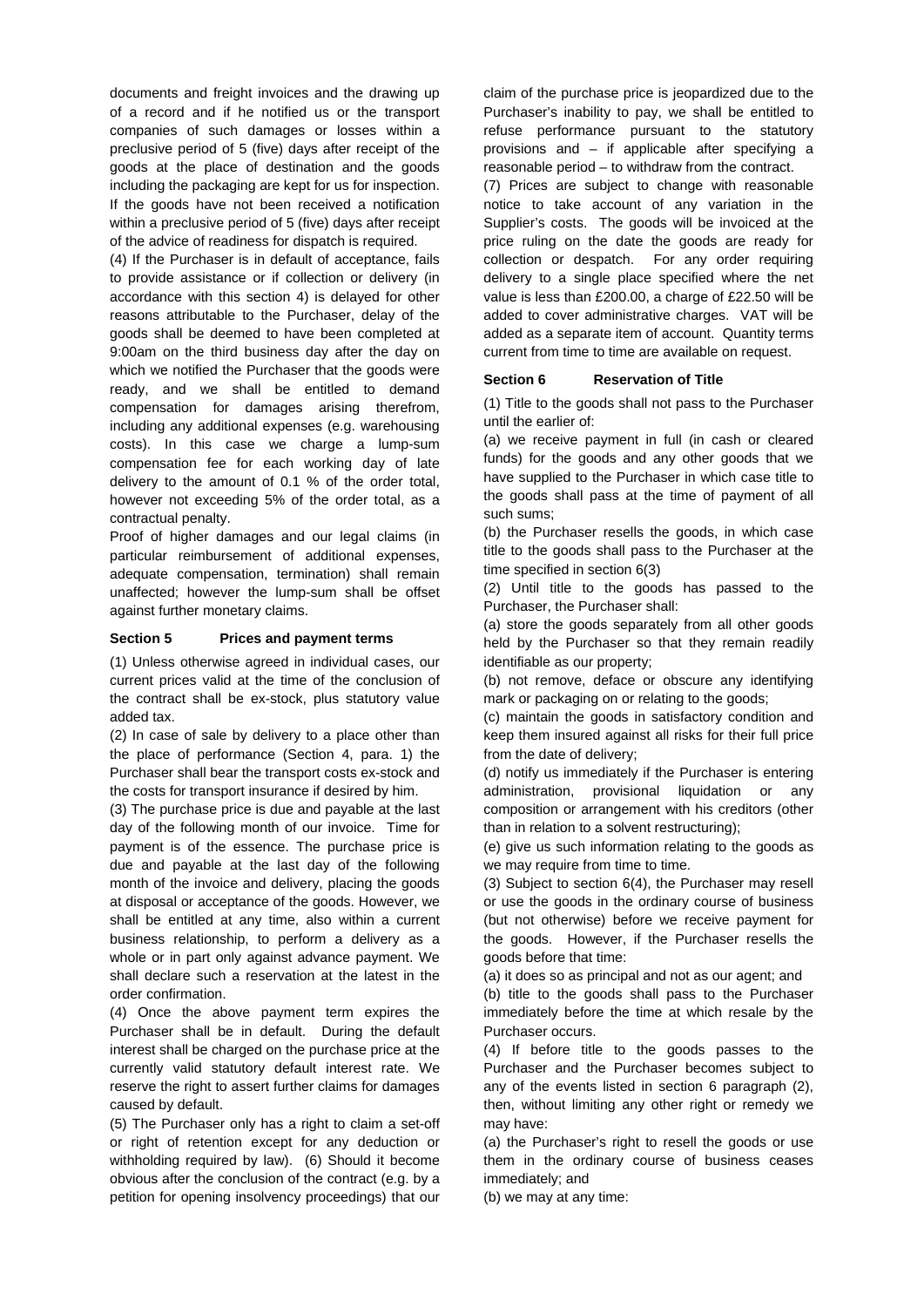(i) require the Purchaser to deliver up all goods in Purchaser's possession that have not been resold or irrevocably incorporated into another product; and (ii) if the Purchaser fails to do so promptly, enter any premises of the Purchaser or of any third party where

# **Section 7 Cancellation and returning by Purchaser**

the goods are stored in order to recover them.

(1) The Purchaser may cancel an order without reason prior to dispatch of the goods. If the Purchaser cancels an order without reason, we shall be entitled, notwithstanding other and further rights, to demand 15 % of the order amount as compensation. The Purchaser shall expressly be free to prove that we have incurred no loss or a loss much lower than the lump sum charged. (2) Goods supplied in accordance with the contract cannot be returned without our prior written authority and only unopened cartons and materials will be considered. Unless otherwise agreed in writing, the Purchaser will be liable to pay a re-handling charge.

### **Section 8 Purchaser's claims based on defects**

(1) The goods shall conform in all material respects with any applicable specification. Where the goods do not comply, this shall be determined a defect.

(2) The Purchaser's claims based on obvious defects require that he has fulfilled the legal requirements of immediately examining the goods and giving notice of a defect in accordance with this paragraph 2. If during the examination or later a defect becomes obvious we must be notified immediately in writing stating the exact details of the defect. The notification shall be deemed as immediate if it is sent within two weeks. Independent of this duty of examination and notification, the Purchaser must notify us in writing of obvious defects (including wrong and short delivery) within two weeks of delivery. If the Purchaser becomes aware during use of the goods that they have a latent defect (a defect that is not an obvious defect), the Purchaser shall notify us in writing as soon as he becomes reasonably aware or ought to have become reasonably aware and no later than two weeks from discovering the latent defect, providing exact details of the defect. If the Purchaser fails to give proper notification of a defect we shall not be liable for the defects we have not been notified of.

(5) If delivered goods have a defect we shall first be allowed to choose whether we provide supplementary performance by rectifying the defect (rectification of defects) or deliver goods free of defects (delivery of substitute goods). Our right to refuse supplementary performance if the legal provisions are fulfilled shall remain unaffected.

(6) We shall be entitled to make the owed supplementary performance dependent on whether the Purchaser has paid the purchase price due. However, the Purchaser shall be entitled to withhold

part of the purchase price in adequate relation to the defect.

(7) The Purchaser shall grant us the necessary time and opportunity to carry out the supplementary performance owed, in particular he shall hand the rejected goods over to us for examination purposes. In the case of delivery of substitute goods the Purchaser shall return the defective object in accordance with the legal provisions. The supplementary performance does neither include the disassembly of the defective object nor its reassembly if we were originally not obliged to assemble it.

 (8) The expenses for the purposes of examination and supplementary performance, in particular transport, road, work and material costs (not: disassembly and assembly cost) shall be borne by us if there is an actual defect. Otherwise, we may demand from the Purchaser to reimburse the costs incurred for an unjustified request for rectification of a defect (in particular examination and transport costs) unless the lack of defect could not be recognized by the Purchaser.

(9) If the supplementary performance has failed or an adequate time limit for the supplementary performance to be set by the Purchaser has expired without success or is not required to be set pursuant to the legal provisions the Purchaser may revoke the purchase contract or reduce the purchase price. However, he shall not have a right of revocation in the case of a minor defect.

(10) We shall not be liable for the goods' failure to comply with the quality standards set out in these GTC in any of the following events:

(a) the Purchaser makes any further use of such goods after giving notice of defects in accordance with section 8 of the GTC:

(b) the defect arises because the Purchaser failed to follow our oral or written instructions as to the storage, commissioning, installation, use and maintenance of the goods or (if there are none) good trade practice regarding the same;

(c) the Purchaser alters or repairs such goods without our written consent;

(d) the defect arises as a result of fair wear and tear, wilful damage, negligence or abnormal storage or working conditions; or

(e) the goods differ from their description as a result of changes made to ensure they comply with applicable statutory or regulatory requirements.

(11) The terms implied by sections 13 to 15 of the Sale of Goods Act 1979 are, to the fullest extent permitted by law, excluded from the contract.

(12) These conditions shall also apply to any repaired or replacement goods.

(13) Also in the case of defects the Purchaser may only assert claims for damages or for reimbursement of futile expenses pursuant to Section 9 below and any further claims are excluded.